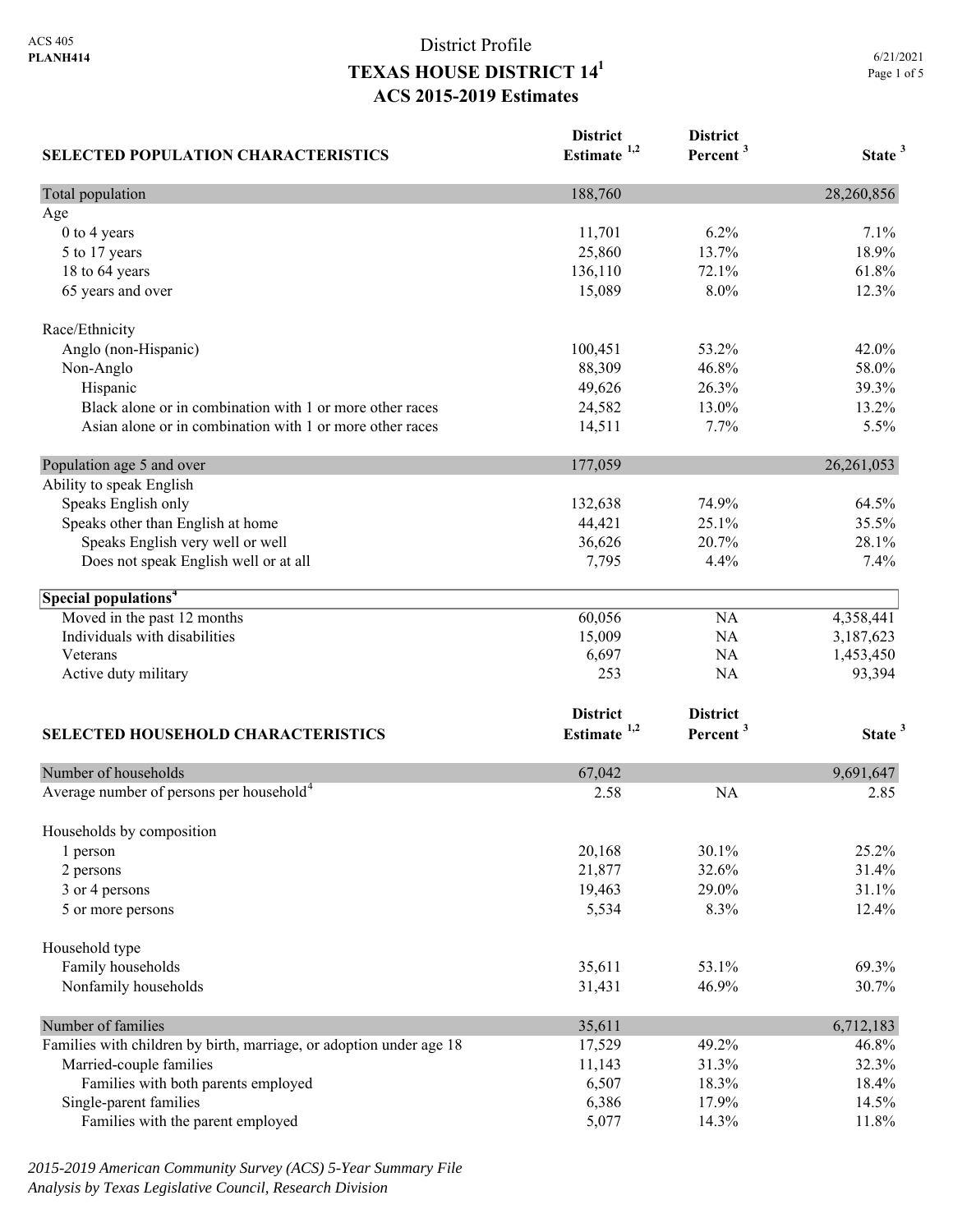| <b>SELECTED EDUCATION CHARACTERISTICS</b>                                | <b>District</b><br>Estimate <sup>1,2</sup> | <b>District</b><br>Percent <sup>3</sup> | State <sup>3</sup> |
|--------------------------------------------------------------------------|--------------------------------------------|-----------------------------------------|--------------------|
| Population age 3 and over enrolled in school                             | 82,384                                     |                                         | 7,681,758          |
| School status                                                            |                                            |                                         |                    |
| In preschool (public and private)                                        | 2,577                                      | 3.1%                                    | 6.0%               |
| In kindergarten, elementary, middle, or high school (public and private) | 25,473                                     | 30.9%                                   | 69.8%              |
| In preschool through 12th grade (public only)                            | 24,916                                     | 30.2%                                   | 68.8%              |
| In college, graduate, or professional school                             | 54,334                                     | 66.0%                                   | 24.3%              |
| Population age 25 and over                                               | 96,682                                     |                                         | 18, 131, 554       |
| <b>Educational</b> attainment                                            |                                            |                                         |                    |
| Bachelor's degree or higher                                              | 40,518                                     | 41.9%                                   | 29.9%              |
| Less than high school graduate                                           | 12,023                                     | 12.4%                                   | 16.3%              |
| <b>SELECTED LABOR CHARACTERISTICS</b>                                    | <b>District</b><br>Estimate $1,2$          | <b>District</b><br>Percent <sup>3</sup> | State <sup>3</sup> |
|                                                                          |                                            |                                         |                    |
| Civilian employed population age 16 and over                             | 89,808                                     |                                         | 13,253,631         |
| Civilian employment sector                                               |                                            |                                         |                    |
| Private sector                                                           | 63,193                                     | 70.4%                                   | 80.1%              |
| Government sector                                                        | 21,911                                     | 24.4%                                   | 13.0%              |
| Self-employed                                                            | 4,443                                      | 4.9%                                    | 6.7%               |
| Industry for civilian employed population                                |                                            |                                         |                    |
| Agriculture, forestry, fishing, hunting, and mining                      | 2,066                                      | 2.3%                                    | 3.0%               |
| Construction                                                             | 5,499                                      | 6.1%                                    | 8.6%               |
| Manufacturing                                                            | 5,400                                      | 6.0%                                    | 8.5%               |
| Wholesale trade                                                          | 1,921                                      | 2.1%                                    | 2.9%               |
| Retail trade                                                             | 10,228                                     | 11.4%                                   | 11.4%              |
| Transportation and warehousing and utilities                             | 2,768                                      | 3.1%                                    | 5.9%               |
| Information                                                              | 1,148                                      | 1.3%                                    | 1.7%               |
| Finance and insurance, and real estate and rental and leasing            | 3,844                                      | 4.3%                                    | 6.7%               |
| Professional, scientific, management, administrative, and waste mgmt.    | 9,000                                      | 10.0%                                   | 11.5%              |
| Educational services and health care and social assistance               | 29,754                                     | 33.1%                                   | 21.6%              |
| Arts, entertainment, recreation, accommodation, and food services        | 10,793                                     | 12.0%                                   | 9.2%               |
| Other services, except public administration                             | 4,102                                      | 4.6%                                    | 5.2%               |
| Public administration                                                    | 3,285                                      | 3.7%                                    | 4.0%               |
| Population age 16 to 64                                                  | 140,002                                    |                                         | 18,273,711         |
| Worked at all in the past 12 months                                      | 106,716                                    | 76.2%                                   | 75.4%              |
| Worked 50-52 weeks                                                       | 69,752                                     | 49.8%                                   | 59.0%              |
| Usually worked 35 or more hours per week                                 | 55,924                                     | 39.9%                                   | 52.2%              |
| Usually worked less than 35 hours per week                               | 13,828                                     | 9.9%                                    | 6.8%               |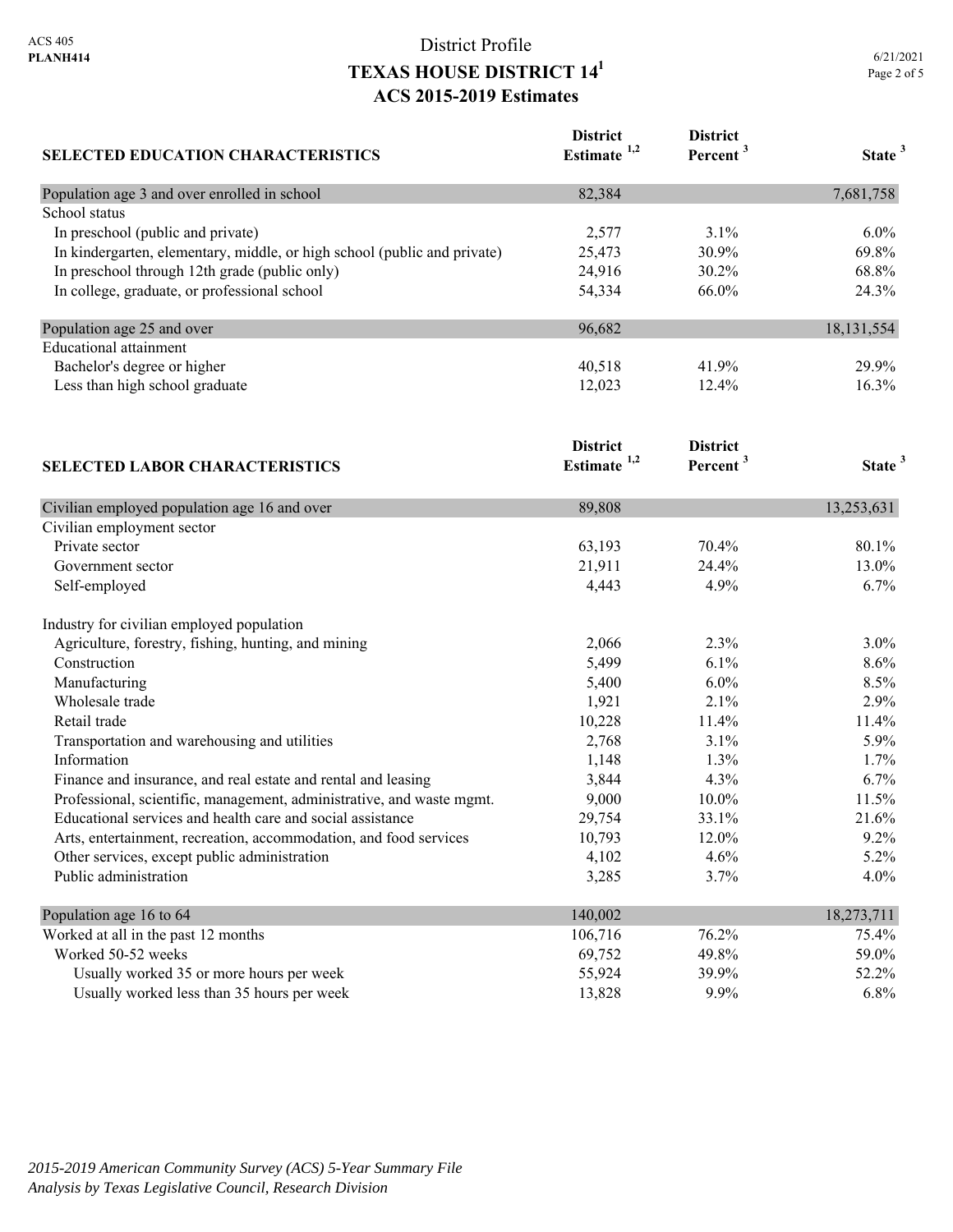| <b>SELECTED LABOR CHARACTERISTICS (continued)</b>               | <b>District</b><br>Estimate <sup>1,2</sup> | <b>District</b><br>Percent <sup>3</sup> | State <sup>3</sup> |
|-----------------------------------------------------------------|--------------------------------------------|-----------------------------------------|--------------------|
| Workers age 16 and over                                         | 88,237                                     |                                         | 13,115,511         |
| Means of transportation to work                                 |                                            |                                         |                    |
| Public transportation                                           | 1,919                                      | 2.2%                                    | 1.4%               |
| Private vehicle                                                 | 79,081                                     | 89.6%                                   | 90.5%              |
| Walk / bicycle / motorcycle                                     | 3,743                                      | 4.2%                                    | 1.9%               |
| Taxi / other means                                              | 551                                        | 0.6%                                    | 1.2%               |
| Worked at home                                                  | 2,943                                      | 3.3%                                    | 5.0%               |
| Travel time to work <sup>5</sup>                                |                                            |                                         |                    |
| Less than 15 minutes                                            | 36,375                                     | 41.2%                                   | 23.6%              |
| 15 minutes to 29 minutes                                        | 40,176                                     | 45.5%                                   | 34.2%              |
| 30 minutes to 44 minutes                                        | 5,583                                      | 6.3%                                    | 20.8%              |
| 45 minutes to 59 minutes                                        | 789                                        | 0.9%                                    | 8.3%               |
| 60 minutes or more                                              | 2,371                                      | 2.7%                                    | 8.1%               |
|                                                                 | <b>District</b>                            | <b>District</b>                         |                    |
| <b>SELECTED INCOME CHARACTERISTICS</b>                          | Estimate <sup>1,2</sup>                    | Percent <sup>3</sup>                    | State <sup>3</sup> |
| Persons in poverty <sup>6</sup>                                 | 46,561                                     | 26.9%                                   | 14.7%              |
| Per capita income <sup>4</sup>                                  | \$25,729                                   | NA                                      | \$31,277           |
| Number of households                                            | 67,042                                     |                                         | 9,691,647          |
| Annual household income                                         |                                            |                                         |                    |
| Less than \$10,000                                              | 8,885                                      | 13.3%                                   | 6.1%               |
| \$10,000 to \$24,999                                            | 11,517                                     | 17.2%                                   | 12.9%              |
| \$25,000 to \$49,999                                            | 15,609                                     | 23.3%                                   | 21.8%              |
| \$50,000 to \$99,999                                            | 17,506                                     | 26.1%                                   | 30.1%              |
| \$100,000 to \$199,999                                          | 10,281                                     | 15.3%                                   | 21.7%              |
| \$200,000 and over                                              | 3,244                                      | 4.8%                                    | 7.4%               |
| Households with social security income                          | 11,299                                     | 16.9%                                   | 25.6%              |
| Households with supplemental security income (SSI)              | 2,337                                      | 3.5%                                    | 4.7%               |
| Households with public assistance income'                       | 827                                        | 1.2%                                    | 1.4%               |
| Households that received food stamps/SNAP in the past 12 months | 5,895                                      | 8.8%                                    | 11.8%              |
| Number of families living in poverty                            | 5,374                                      |                                         | 759,269            |
| With related children under age 18                              | 3,924                                      | 73.0%                                   | 77.1%              |
| Married couple families                                         | 935                                        | 17.4%                                   | 26.2%              |
| Single-parent families                                          | 2,989                                      | 55.6%                                   | 50.9%              |
| Female head of household                                        | 2,618                                      | 48.7%                                   | 44.4%              |
| Male head of household                                          | 371                                        | 6.9%                                    | 6.4%               |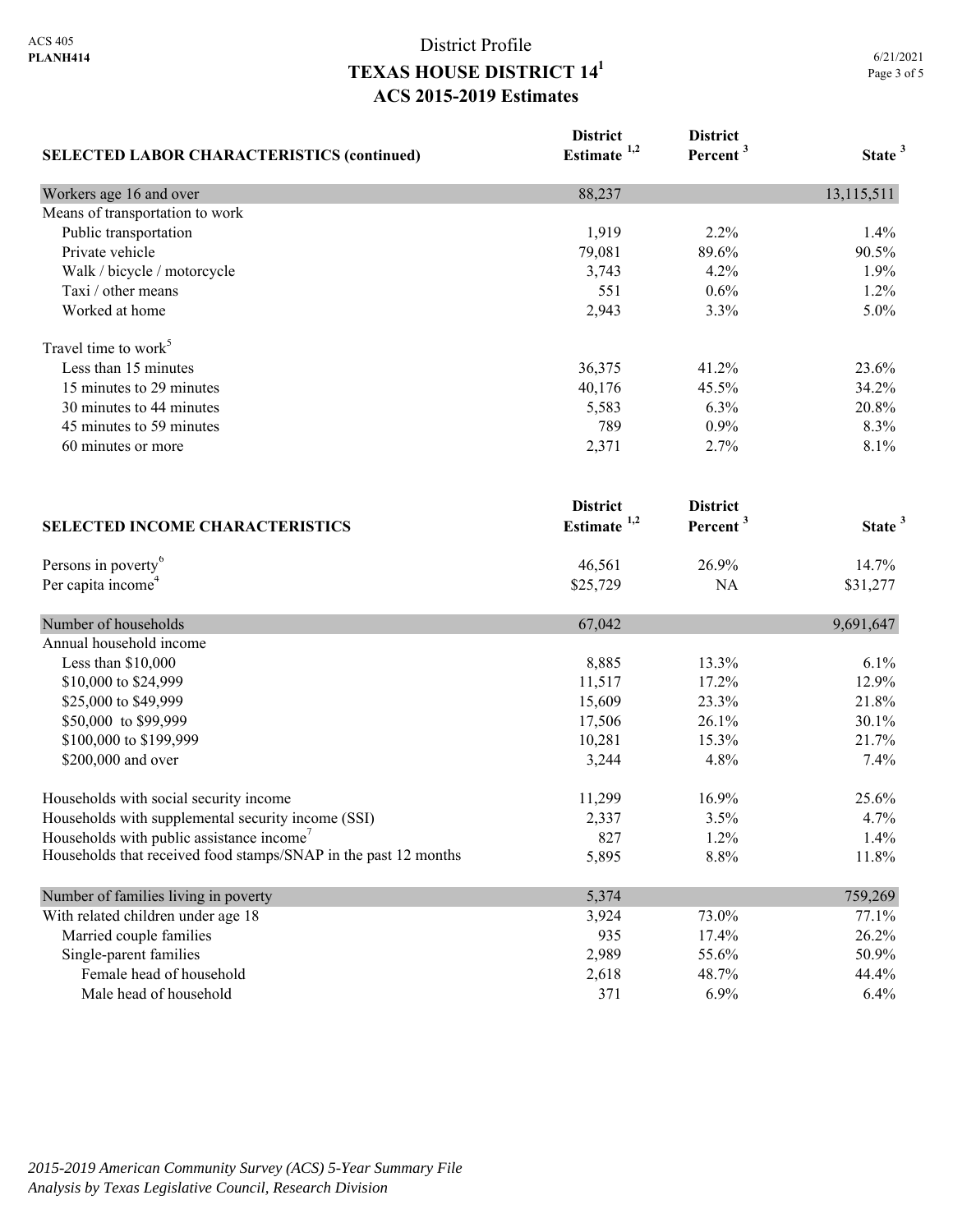6/21/2021 Page 4 of 5

| <b>SELECTED HOUSING CHARACTERISTICS</b>                                             | <b>District</b><br>Estimate $1,2$ | <b>District</b><br>Percent <sup>3</sup> | State <sup>3</sup> |
|-------------------------------------------------------------------------------------|-----------------------------------|-----------------------------------------|--------------------|
| Number of housing units                                                             | 76,331                            |                                         | 10,937,026         |
| Age of housing                                                                      |                                   |                                         |                    |
| Built in 2010 or later                                                              | 10,752                            | 14.1%                                   | 10.4%              |
| Built between 2000 and 2009                                                         | 15,855                            | 20.8%                                   | 19.3%              |
| Built between 1990 and 1999                                                         | 12,855                            | 16.8%                                   | 15.2%              |
| Built between 1970 and 1989                                                         | 25,694                            | 33.7%                                   | 31.4%              |
| Built before 1970                                                                   | 11,175                            | 14.6%                                   | 23.7%              |
| Occupancy status                                                                    |                                   |                                         |                    |
| Owner-occupied                                                                      | 27,305                            | 35.8%                                   | 54.9%              |
| Renter-occupied                                                                     | 39,737                            | 52.1%                                   | 33.7%              |
| Vacant                                                                              | 9,289                             | 12.2%                                   | 11.4%              |
| Median gross rent (contract rent plus estimated utility and fuel cost) <sup>4</sup> | \$948                             | NA                                      | \$1,045            |
| Median value of owner-occupied housing units <sup>4</sup>                           | \$191,800                         | <b>NA</b>                               | \$172,500          |
| Number of owner-occupied housing units                                              | 27,305                            |                                         | 6,004,802          |
| Value of owner-occupied housing                                                     |                                   |                                         |                    |
| Less than \$50,000                                                                  | 1,726                             | 6.3%                                    | 8.9%               |
| \$50,000 to \$99,999                                                                | 2,854                             | 10.5%                                   | 16.5%              |
| \$100,000 to \$199,999                                                              | 10,027                            | 36.7%                                   | 32.2%              |
| \$200,000 to \$499,999                                                              | 11,358                            | 41.6%                                   | 34.8%              |
| \$500,000 and above                                                                 | 1,340                             | 4.9%                                    | 7.6%               |
| Selected monthly owner costs as a percentage of household income <sup>8</sup>       |                                   |                                         |                    |
| 35 percent or more                                                                  | 4,569                             | 16.7%                                   | 15.3%              |
| 20 to 34.9 percent                                                                  | 7,319                             | 26.8%                                   | 24.9%              |
| Less than 20 percent                                                                | 15,131                            | 55.4%                                   | 59.0%              |
| Vehicles available in owner-occupied housing units                                  |                                   |                                         |                    |
| No vehicle                                                                          | 523                               | 1.9%                                    | 2.1%               |
| One or more vehicles                                                                | 26,782                            | 98.1%                                   | 97.9%              |
| Number of renter-occupied housing units                                             | 39,737                            |                                         | 3,686,845          |
| Gross rent <sup>9</sup>                                                             |                                   |                                         |                    |
| Less than \$500                                                                     | 1,857                             | 4.7%                                    | 6.2%               |
| \$500 to \$749                                                                      | 6,639                             | 16.7%                                   | 13.4%              |
| \$750 to \$999                                                                      | 13,531                            | 34.1%                                   | 24.2%              |
| \$1,000 to \$1,249                                                                  | 7,220                             | 18.2%                                   | 20.7%              |
| \$1,250 and above                                                                   | 9,528                             | 24.0%                                   | 30.5%              |
| Gross rent as a percentage of household income <sup>8</sup>                         |                                   |                                         |                    |
| 35 percent or more                                                                  | 19,520                            | 49.1%                                   | 35.9%              |
| 20 to 34.9 percent                                                                  | 9,756                             | 24.6%                                   | 32.1%              |
| Less than 20 percent                                                                | 8,133                             | 20.5%                                   | 24.9%              |
| Vehicles available in renter-occupied housing units                                 |                                   |                                         |                    |
| No vehicle                                                                          | 3,442                             | 8.7%                                    | 10.5%              |
| One or more vehicles                                                                | 36,295                            | 91.3%                                   | 89.5%              |